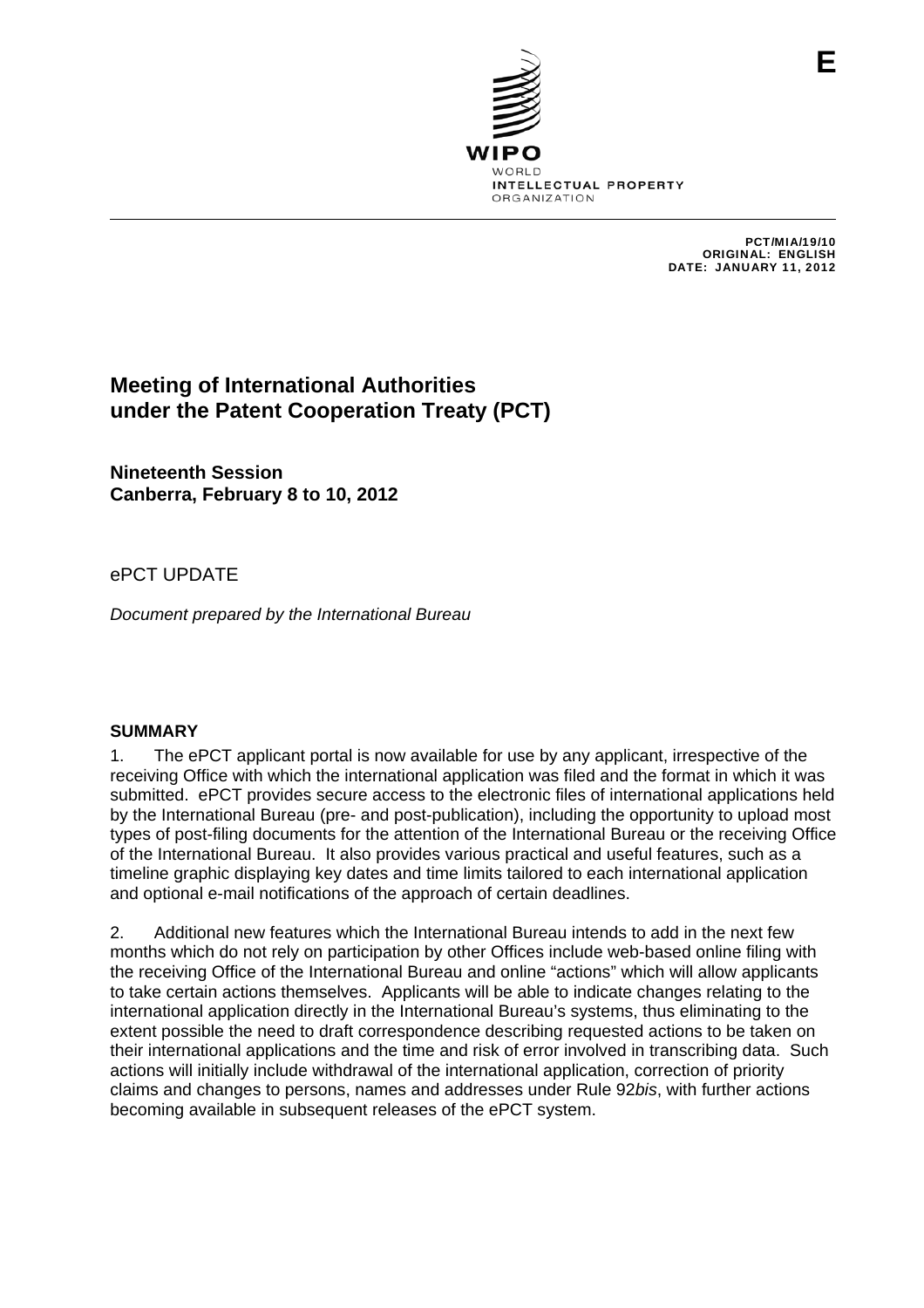3. The International Bureau also intends to add further services both for the benefit of national Offices in their PCT capacities and to improve the overall service to applicants by providing a common portal to the records and services which are the responsibility of national Offices in their various PCT capacities. For this aspect of the ePCT system to be successful, the buy-in and cooperation from Offices that wish to participate and benefit from such services is essential.

# **GENERAL**

4. The term "ePCT" is used to cover a range of PCT electronic services provided by the International Bureau to assist applicants and Offices in processing international applications. It is based on direct, secure interaction with the International Bureau's electronic systems, covering both published and unpublished international applications and associated documents. At present, the main existing services are directed towards applicants, but the intention is to also provide properly integrated tools for Offices in their various PCT capacities, including both systems hosted directly by the International Bureau and improved interfaces for Offices which prefer to use their own systems to interact with those of the International Bureau.

5. Services for third parties will, with the exception of third party observations, continue to be provided through PATENTSCOPE (which also offers useful information services for applicants and Offices) as a separate service which runs on a copy of the published and publicly available parts of the International Bureau's files, updated each day. Although entirely separate in function, future developments are being coordinated to provide synergies and a degree of linking between both ePCT and PATENTSCOPE services.

6. The ePCT services are divided into two categories: "public" and "private" ePCT services.

(a) ePCT *public* services require little or no authentication because they do not offer any access to confidential information and can be accessed by creating a standard WIPO online user account authenticated with only a username and password. These public ePCT services are conducted using secure transmission so that the integrity of the transaction is assured, but do not seek to verify the source of the transaction any more than with a letter received by post, which is assessed on the basis of its contents. The online public ePCT services that are currently available are simply replicas of services which are available in the existing PCT Service Center

(http://www.wipo.int/pct/en/service\_center), namely, online document upload and PCT e-Payment (online payment by credit card of certain fees payable to the International Bureau). The forthcoming third party observations functionality is currently targeted to be deployed as part of ePCT public services as of July 1, 2012. It is intended to decommission the PCT Service Center on that date in favor of ePCT public services.

(b) ePCT *private* services on the other hand require strong authentication because they offer access to the entire file of an international application, including various types of confidential information, as further set out in the following paragraphs. Other than the information set out in paragraph 6(a), above, this document is concerned only with ePCT private services, which are the current main focus of development.

#### **CURRENT ePCT PRIVATE SERVICES**

7. During 2011, a small pilot group of applicants conducted live tests of ePCT private services using real international applications, for the most part limited to international applications filed at the receiving Office of the International Bureau using WIPO digital certificates. In December 2011 the system was opened up so that it is now possible for any applicant to use the system in relation to any international application filed since January 1, 2009. However, the system is considered still to be in a pilot phase and has, to date, not been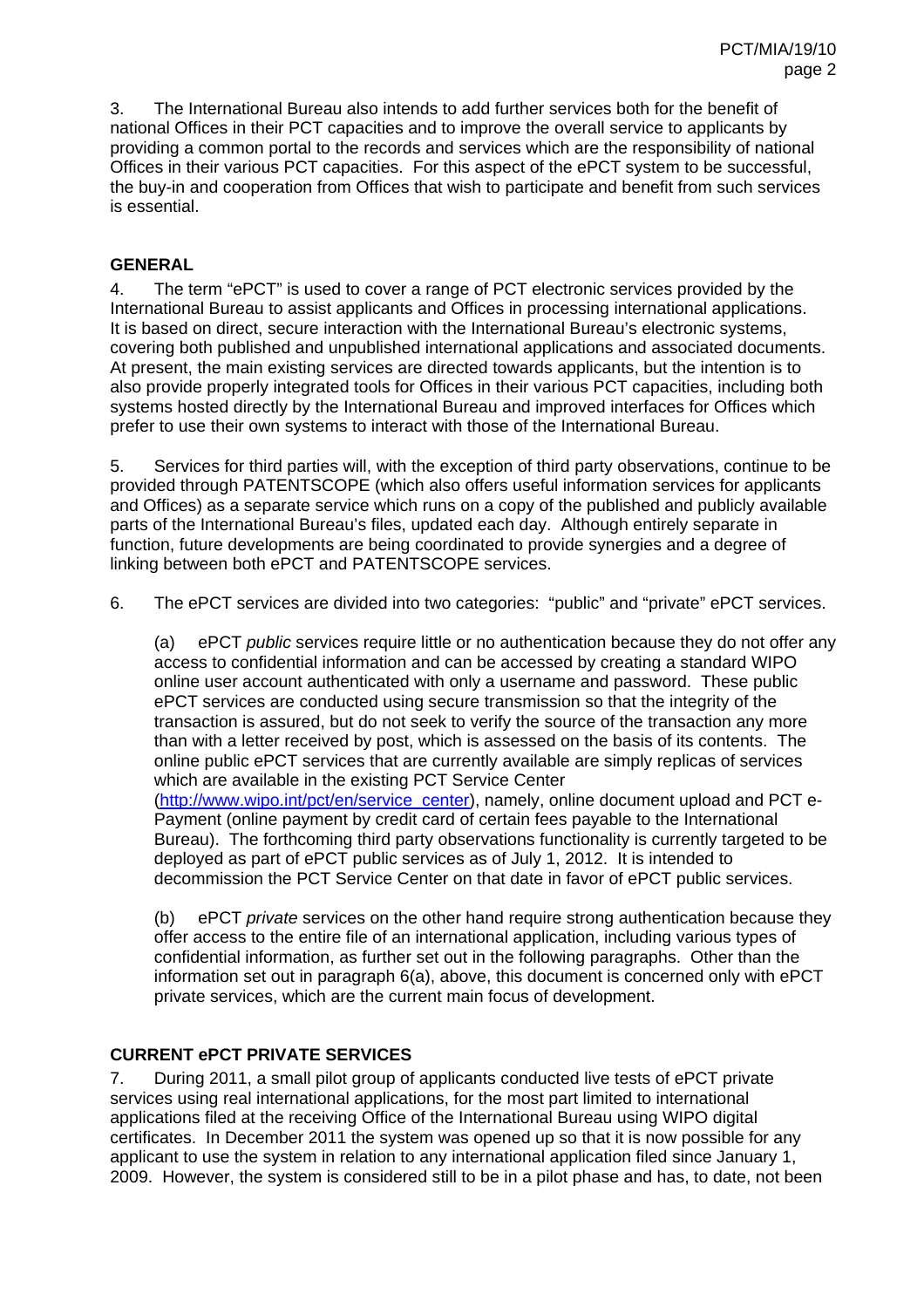significantly advertised, largely because the International Bureau is still in the process of working with its service providers to guarantee the availability of the system at all times, save for limited and pre-notified maintenance periods.

8. ePCT private services provide real time, two way interaction with the live file of an international application. Users can see the entire content of a file, including documents, bibliographic data and status information, plus a timeline of key time limits and outstanding actions to be taken. If documents are uploaded, they are immediately visible in the "file view".

| World Intellectual Property Organi (CH) https://pctdemo.wipo.int/ePCT/faces/en/private/iaSearch.xhtml?iaNo=PCT | $\frac{1}{2}$ $\sqrt{ }$ Google<br>G<br>$\tau$      |                                     | 借                                |        |
|----------------------------------------------------------------------------------------------------------------|-----------------------------------------------------|-------------------------------------|----------------------------------|--------|
| <b>WIPO</b><br>PCT<br>The International Patent System                                                          |                                                     | Michael RICHARDSON                  | $\bullet$<br>Logout   Contact Us |        |
| WORLD INTELLECTUAL PROPERTY ORGANIZATION                                                                       |                                                     |                                     |                                  |        |
| eOwnership<br>Notifications<br>My History<br>Portfolios<br><b>Workbench</b><br>ePCT<br>PCT/IB2011/030673       | Search by IA number<br>$\mathbf{z}$                 | PCT/IB2011/030626                   |                                  | Search |
| PCT/IB2011/030673                                                                                              |                                                     |                                     |                                  | z      |
| <b>Upload Documents</b><br><b>Time Line</b><br><b>Access Rights</b><br>History<br><b>File View</b>             |                                                     |                                     |                                  |        |
| Title<br>DEMO-PW-002                                                                                           |                                                     |                                     |                                  |        |
| International Filing Date<br>26 Nov 2011                                                                       | <b>File Reference</b><br>IP5-0001<br>$\sim$         |                                     |                                  |        |
| <b>Priority Date</b><br>÷                                                                                      | <b>Applicant Name</b><br>$\mathbb{Z}$               | WARING, Peter                       |                                  |        |
| 6<br>International Publication Date                                                                            | <b>Inventor Name</b><br>÷.                          | WARING, Peter                       |                                  |        |
| International Publication Number                                                                               | <b>Filing Type</b><br>Paper<br>$\ddot{\phantom{a}}$ |                                     |                                  |        |
| <b>IA Status</b><br><b>Not yet Published</b><br>Portfolio<br>٠.                                                | ÷                                                   |                                     |                                  |        |
| 冒<br><b>COLOR</b><br>International Application Status Report<br><b>COR</b>                                     | My Comments                                         | This comment is only visible to me  |                                  |        |
| Processing Team at IB<br>R&PT Tel. +41 22 338 95 23 e-mail: pctsafe.help@wipo.int                              |                                                     |                                     |                                  |        |
| Address for Service<br>€<br>Warning<br>÷                                                                       |                                                     | This warning is visible to my assoc |                                  |        |
| г<br>Documents on file at the International Bureau [Doc ID] *                                                  | Date $\div$                                         | <b>Status</b>                       | Pages                            | Q      |
| п<br><b>Related Documents</b>                                                                                  |                                                     |                                     |                                  |        |
| Е<br>Power of Attorney [13]                                                                                    | 21 Dec 2011                                         | O                                   | $\mathbf{1}$                     |        |
| Cover Letter [12]<br>п                                                                                         | 21 Dec 2011                                         | ஈ                                   | $\mathbf{1}$                     |        |
| Search Copy of International Application [11]<br>г                                                             | 26 Nov 2011                                         | ×                                   | 6                                |        |
| г<br>Notification of receipt of record copy (IB/301) [9]                                                       | 27 Nov 2011                                         | 18                                  | 1                                |        |

*View of Live Bibliographic Data and File Contents*

#### *Timeline of Expected, Required and Permitted Actions*

| il Filing Date:<br>$-2012$<br>Jan<br>Dec | O Priority document(s) due: O Request for SIS due:<br>C ISR/WOSA expected:<br>C Chapter II Demand due:<br>O Current target date for international publication:<br>O Prevent international publication due:<br>2013<br>Article 19 expected:<br>Feb<br>May<br>Jul<br>Oct<br>Feb<br>Jun<br>Sep<br>Jan<br>Mar<br>Aug<br>Nov.<br>Dec<br>Apr | O Rule 92 bis d<br>● Notice of with<br>O IPRP Chapter<br>● Entry into the<br>May |
|------------------------------------------|----------------------------------------------------------------------------------------------------------------------------------------------------------------------------------------------------------------------------------------------------------------------------------------------------------------------------------------|----------------------------------------------------------------------------------|
|                                          | Key dates                                                                                                                                                                                                                                                                                                                              | <b>Time limit</b>                                                                |
| <b>Priority Date:</b>                    |                                                                                                                                                                                                                                                                                                                                        | 20 Oct 2010                                                                      |
| International Filing Date:               |                                                                                                                                                                                                                                                                                                                                        | 18 Oct 2011                                                                      |
|                                          | Current target date for international publication:<br>DISCLAIMER: Please note that this is the expected date of international publication and could still be subject to change                                                                                                                                                         | 26 Apr 2012                                                                      |
| Priority document(s) due:                | Where Rule 17.1(a) applies, the priority document must be received by the International Bureau before the date of international publication                                                                                                                                                                                            | 20 Feb 2012                                                                      |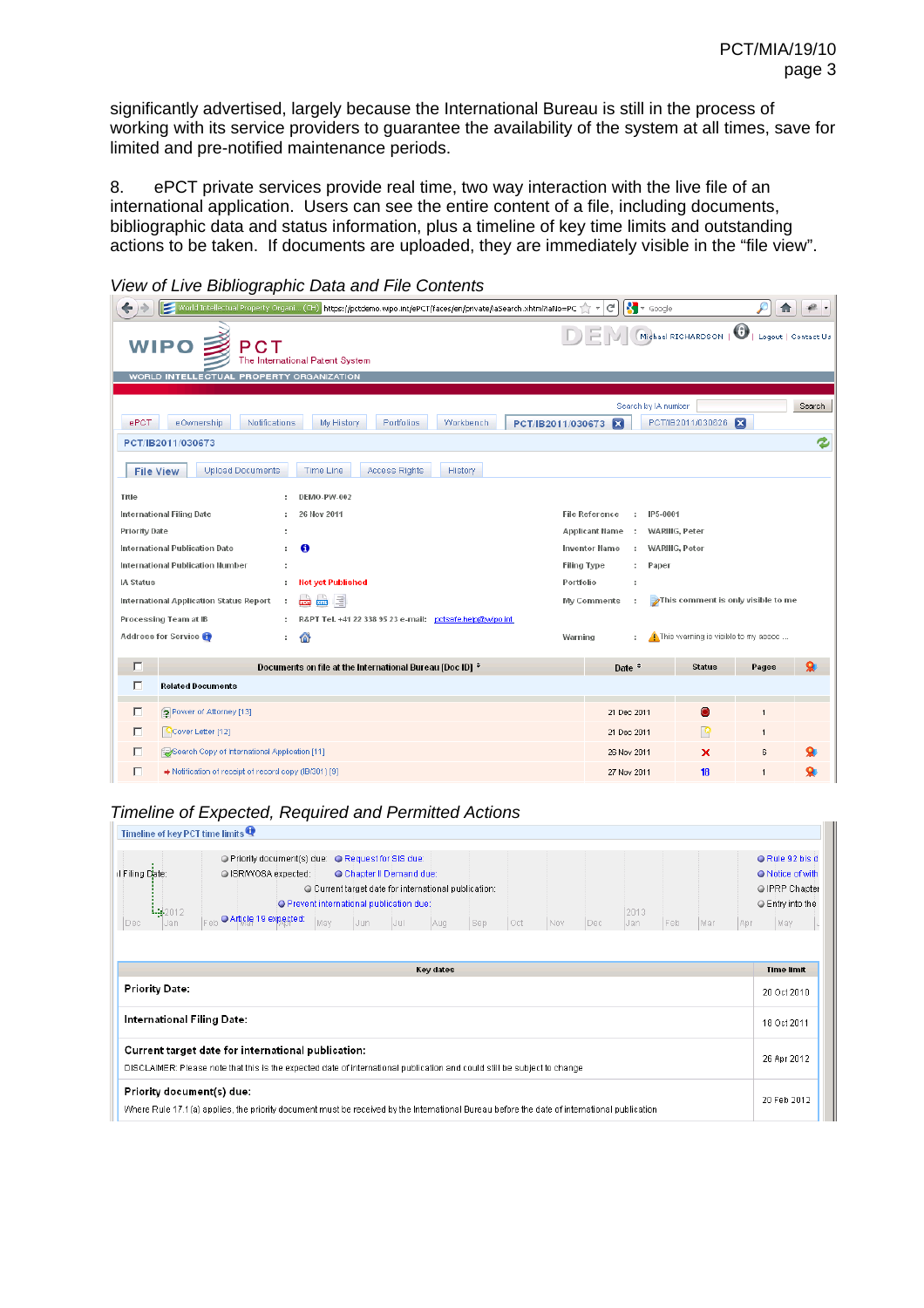9. Some of the significant features currently available include the following:

(a) Secure login, using a digital certificate in addition to user ID and password – the system supports both WIPO digital certificates and those issued by Member States, provided they are compatible technology and the International Bureau has access to the necessary information, such as revocation files.

|   | <b>My Digital Certificates</b><br>Name | E-mail                      | Organization                                | Serial Number | Expires<br>on   |                        |
|---|----------------------------------------|-----------------------------|---------------------------------------------|---------------|-----------------|------------------------|
|   | Michael<br>Richardson                  | michael.richardson@wipo.int | World Intellectual Property<br>Organization | 9E:BA:        | $14 \square 20$ | <u>view</u><br>details |
| ⊡ | Access ePCT private services           |                             |                                             |               |                 |                        |

Manage my certificates

(b) Secure transmission of data, with reliable verification of WIPO's ownership of the website to avoid risks from fake sites.

World Intellectual Property Organi... (CH) https://pctdemo.wipo.int/ePCT/fa

(c) Securely claim access rights to international applications – fully automated system to gain immediate access to most international applications filed using a WIPO or compatible digital certificate (provided that, at the time of claiming access, the international application is not published and no changes have been requested under Rule 92*bis*); secure manually scrutinized process for confirming access rights for other international applications filed on paper or using non-supported certificates.

(d) Ability to delegate access rights – each international application initially has a single "eOwner" who is able to delegate access rights to other account holders either as additional eOwners (who are able to subsequently delegate rights) or as "eEditors" (who are only able to view data, upload documents and take other actions, but are not permitted to delegate access rights).

| <b>Current Access Rights</b>                   |                           |              | <b>Edit History</b> |  |
|------------------------------------------------|---------------------------|--------------|---------------------|--|
| My Rights                                      |                           |              |                     |  |
| Logged user name                               | <b>Time</b>               | Assigned By  | Role                |  |
| Michael RICHARDSON michael.richardson@wipo.int | 25 Oct 2011 16:54:47 CEST | Peter WARING | e-Owner             |  |
| eOwner                                         |                           |              |                     |  |
| $Use \epsilon$                                 | Time ÷                    | Assigned By: |                     |  |
| <b>O</b> Speter WARING peter waring @wipo.int  | 18 Oct 2011 06:27:23 CEST |              | Peter WARING        |  |
| eEditor                                        |                           |              |                     |  |
| $Use \epsilon$                                 | <b>Time</b> #             | Assigned By: |                     |  |
| Murray Leach murray leach@wipo.int             | 22 Dec 2011 12:14:53 CET  |              | Michael RICHARDSON  |  |

(e) eOwners are expected to be responsible for ensuring that only appropriate persons are given access to an international application, but the International Bureau can perform access management functions and will, for example, automatically temporarily suspend all access to an international application whenever a change request under Rule 92*bis* is received (pending a check that the change does not affect which user accounts should have electronic access) and can, if required, manually suspend an entire user account or suspend access to an international application either at the level of all users or individual users only.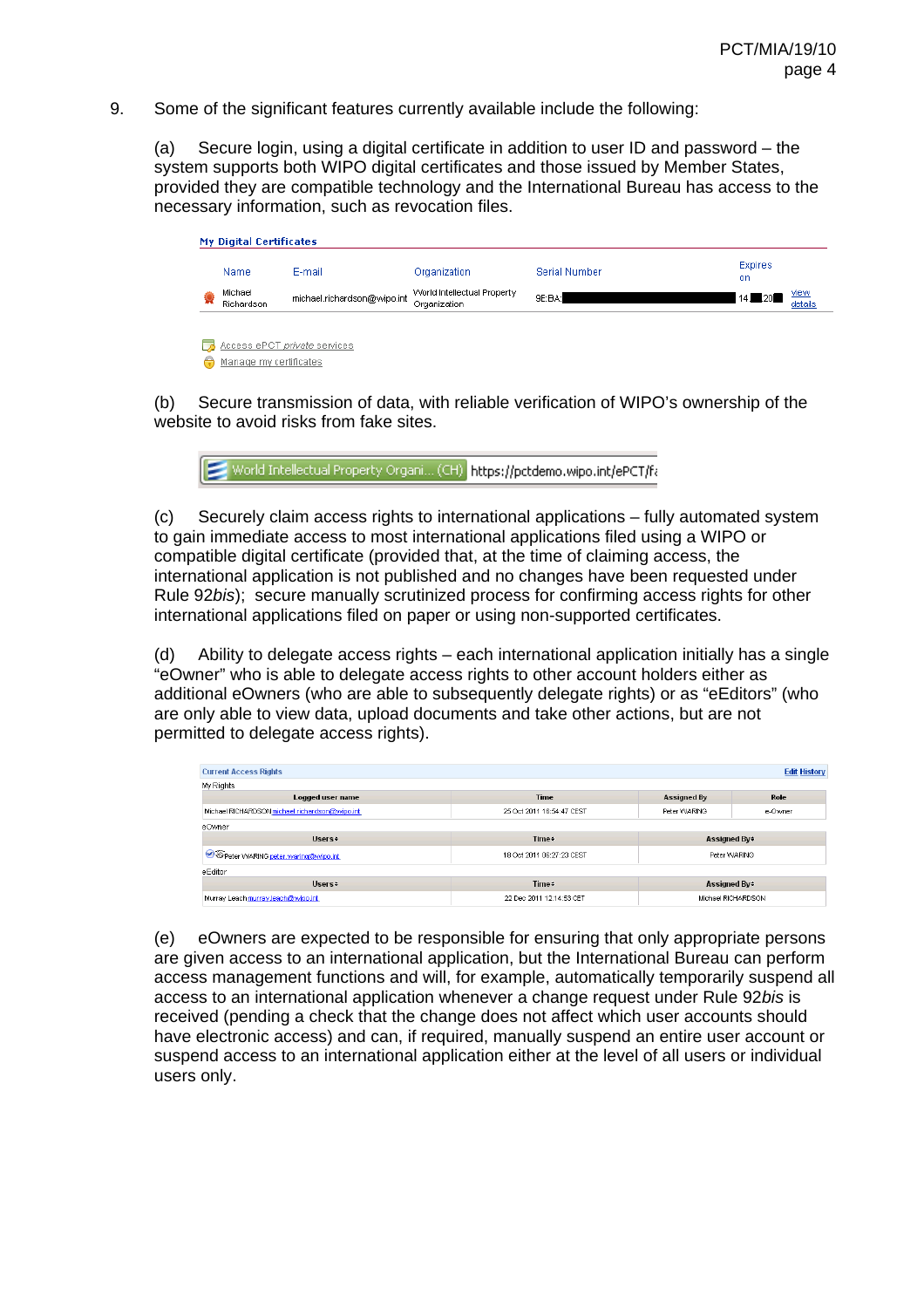(f) Find accessible applications by typing in the application number or by selecting from a list; organize applications into portfolios to suit different ways of working; keep multiple international applications open and switch between tabs.

|            |           |                   | Search by IA number |
|------------|-----------|-------------------|---------------------|
| Portfolios | Workbench | PCT/IB2011/030623 | PCT/IB2011/030562 X |

(g) Upload documents to the International Bureau and immediately view them in the file.

(h) Generate a signed covering letter automatically for uploaded documents to meet the requirements of Rule 92.1.

(i) See an indication of the processing status of documents, such as:

 $\mathbb{E}$  "not vet processed by the IB" (in which case the indexing of the document type is not yet confirmed and the International Bureau has not yet completed the processing);

 "processed by IB" (the document type has been confirmed and the International Bureau has taken any necessary actions);

 $\geq$  "business error" (the document type has been confirmed, but there is a problem preventing the associated action from being completed);

 $\rightarrow$  "outgoing IB form" (a form sent by the International Bureau);

 $\rightarrow$  "outgoing RO form" (a form sent by the receiving Office of the International Bureau).

(j) See an indication of when the relevant document will become publicly available via PATENTSCOPE (at international publication, 30 months from the priority date or never).

(k) Download individual documents, a package of selected documents or (for documents which have been processed by the International Bureau and are available in PDF format) certified copies of documents.

(l) See the latest bibliographic information in various forms – key items on the main web screens, full reports in HTML or PDF format, or as a preview (see right) of the front page of the international application in draft form, produced in real time by the same system which is used to generate the real publication front pages.

(m) See a timeline of events and deadlines based on the latest information available to the International Bureau concerning the international filing date, priority date and date of transmittal of the international search report.

| (19) World Intellectual Property Organization<br>International Roman<br>(43) International Publication Date<br>25 April 2013 (25.04.2013)                                                                                                                                                                                                                                                                                                                                                                                                                                                                                                                                                                                                                                       | PCT                | *WO.MISS/NG.A2*<br>(10) International Publication Number<br>WO MISS/NG A2                                                                                                                                                                                                                                                                                                                                                                                                                                                                                                                                                                                                                                                                                                                                                                           |
|---------------------------------------------------------------------------------------------------------------------------------------------------------------------------------------------------------------------------------------------------------------------------------------------------------------------------------------------------------------------------------------------------------------------------------------------------------------------------------------------------------------------------------------------------------------------------------------------------------------------------------------------------------------------------------------------------------------------------------------------------------------------------------|--------------------|-----------------------------------------------------------------------------------------------------------------------------------------------------------------------------------------------------------------------------------------------------------------------------------------------------------------------------------------------------------------------------------------------------------------------------------------------------------------------------------------------------------------------------------------------------------------------------------------------------------------------------------------------------------------------------------------------------------------------------------------------------------------------------------------------------------------------------------------------------|
| (51) International Patent Classification: Not classified<br>(21) International Application Number:<br>PCT/IB2011/030623<br>(22) International Filing Date:<br>17 October 2011 (17.10.2011)<br>(25) Filing Language:<br>(26) Publication Language:<br>(72) Inventor; and<br>Applicant : WARING, Peter (MY/FR); 187, 999999,<br>4713<br>F-12345 Versonnex (FR).<br>(81) Designated States (unless otherwise indicated, for every<br>kind of national protection available): AE, AG, AL, AM,<br>AO, AT, AU, AZ, BA, BB, BG, BH, BR, BW, BY, BZ;<br>CA, CH, CL, CN, CO, CR, CU, CZ, DE, DK, DM, DO,<br>DZ, EC, EE, EG, ES, FI, GB, GD, GE, GH, QM, GT,<br>HN, HR, HU, ID, IL, IN, IS, JP, KE, KG, KM, KN, KP,<br>KR, KZ, LA, LC, LK, LR, LS, LT, LU, LY, MA, ÑD,<br>"WO,MISS/NG,A2" | English<br>English | ME, MG, MK, MN, MW, MX, MY, MZ, NA, NG, NI,<br>NO, NZ, OM, PE, PG, PH, PL, PT, QA, RO, RS, RU,<br>RW, SC, SD, SE, SG, SK, SL, SM, ST, SV, SY, TH, TJ,<br>TM, TN, TR, TT, /ÉZ, U,K, UG, US, UZ, VC, VN, ZA,<br>ZM, ZW.<br>(84) Designated-States-/imiger coloragist indicated, for every<br>kind of registeral protection qualitables, ARIPO (BW, GH,<br>GM, RE, LR, LS, MW, MZ, NA, RW, SD, SL, SZ, TZ,<br>UG, ZM, ZW), Eurasian (AM, AZ, BY, KG, KZ, MD,<br>RU, TL/TM), European (AL, AT, BE, BG, CH, CY, CZ,<br>DE. ØK. EE. ES. FL-FR. GB. GR. HR. HU. IE. IS. IT.<br>LT, 2:U, LV, MC, MK, MT, NL, NO, PL, PT, RO, RS,<br>SE, SI, BK, SM, TR), OAN (BF, BJ, CF, CG, CI, CM,<br>GA, GN, GQ, GW, ML, MR, NE, SN, TD, TG).<br>Published:<br>willboat.Iggermational.spärch report and to be republished<br>apon receipt öf that report (Rule 48.2(g)) |
| <b>NO MISSING A2</b><br>(\$4) Title: DEMO-PW-002<br>(57) Abstract: Longditudinal spoke based suspension system                                                                                                                                                                                                                                                                                                                                                                                                                                                                                                                                                                                                                                                                  |                    |                                                                                                                                                                                                                                                                                                                                                                                                                                                                                                                                                                                                                                                                                                                                                                                                                                                     |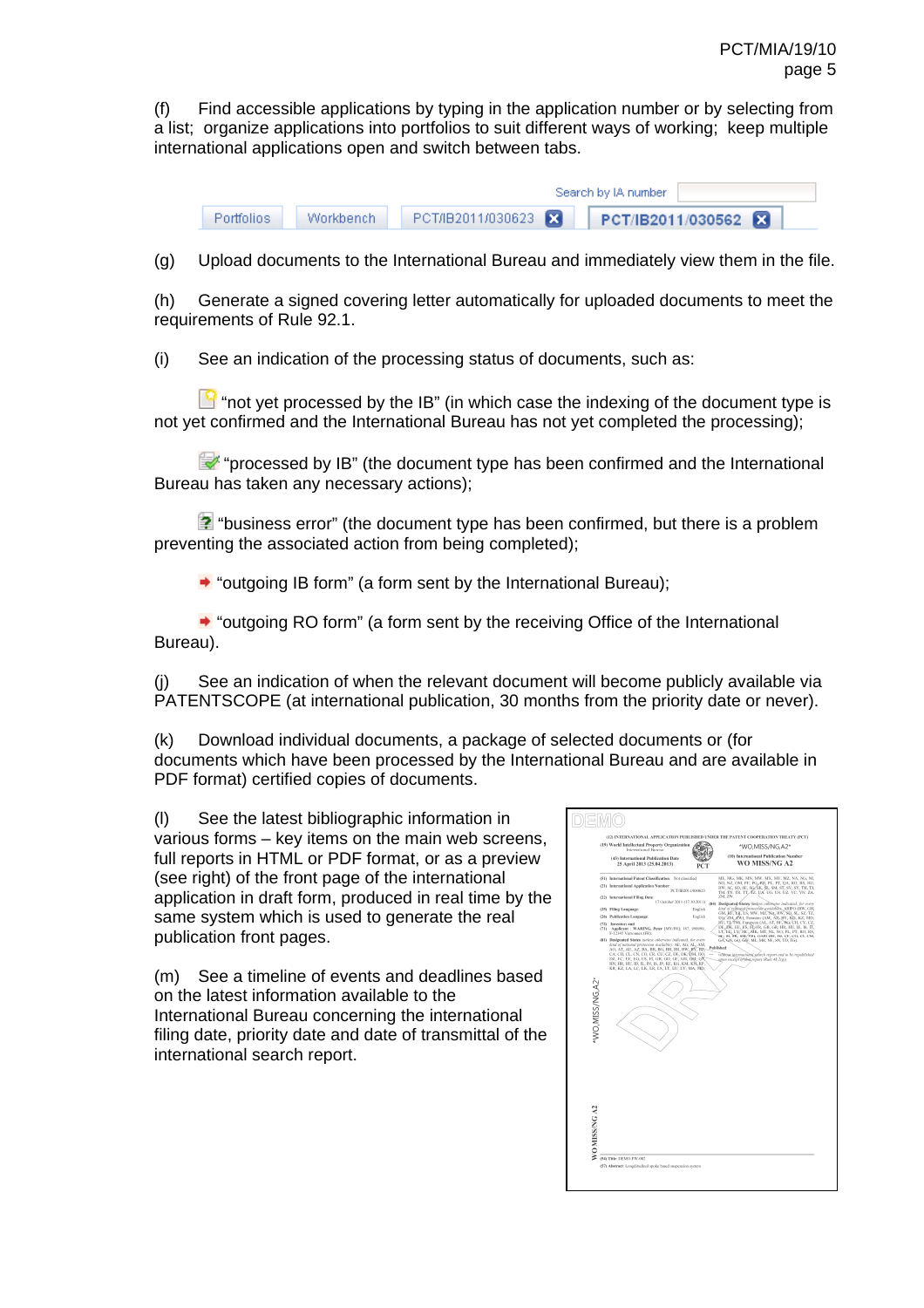#### PCT/MIA/19/10 page 6

(n) See additional information concerning the processing of the international application, including estimated publication dates and the contact details of the Processing Team at the International Bureau responsible for the particular international application. A built-in secure messaging function enables informal messages to be sent directly to the relevant Processing Team.

| Send a message to the processing team at IB |                                                    |
|---------------------------------------------|----------------------------------------------------|
| Message                                     |                                                    |
| Signature of applicant/agent /              | Remaining Character(s) 2000<br>J<br>Send<br>Cancel |

(o) Receive notifications based on customizable criteria, both to flag new documents that are added to the file and for certain other events; users can decide whether the notifications should be sent by e-mail, appear in the user's ePCT "notifications" tab or both.

| Be notified about forms issued for IAs if I am:                                                                        |      |
|------------------------------------------------------------------------------------------------------------------------|------|
|                                                                                                                        |      |
| $\nabla$ eEditor                                                                                                       |      |
| ⊠ e0wner                                                                                                               |      |
| <b>Method of notification:</b>                                                                                         |      |
| $\n  E$ e-mail                                                                                                         |      |
| $\n  Q\n  Notifications \n  Q\n  Notations$                                                                            |      |
| Notify me about the following events for all IAs in my workbench:                                                      |      |
| E ePCT access rights changes in IAs where I am eOwner                                                                  |      |
| $\boxdot$ Change in IA status                                                                                          |      |
| $\boxtimes$ Priority document(s) still outstanding and international publication is scheduled to take place in 2 weeks |      |
| п<br>Time limit for submitting Article 19 amendments expires in 2 weeks                                                |      |
| п<br>Close of technical preparations for publication scheduled to close in 2 weeks                                     |      |
| $\boxdot$ Republication event has been scheduled by the IB                                                             |      |
| D.<br>Time limit to request SIS expires in 2 weeks                                                                     |      |
| Time limit to file Chapter II Demand expires in 2 weeks<br>D.                                                          |      |
| ☑ 30 month time limit (end of the international phase) expires in 1 month                                              |      |
|                                                                                                                        | Save |

(p) Insert private comments which are not visible to the International Bureau and do not appear on the application file – comments may be either purely personal (only visible to the account holder who writes the comment) or may be entered as a warning message, in which case it is then shared between all users who have access rights to the international application.

(q) Personal history information for actions taken within ePCT (such as changes of access rights or uploading of documents) by the logged-in user in relation to any international application.

(r) History information for actions taken within ePCT by any other person in relation to a particular international application.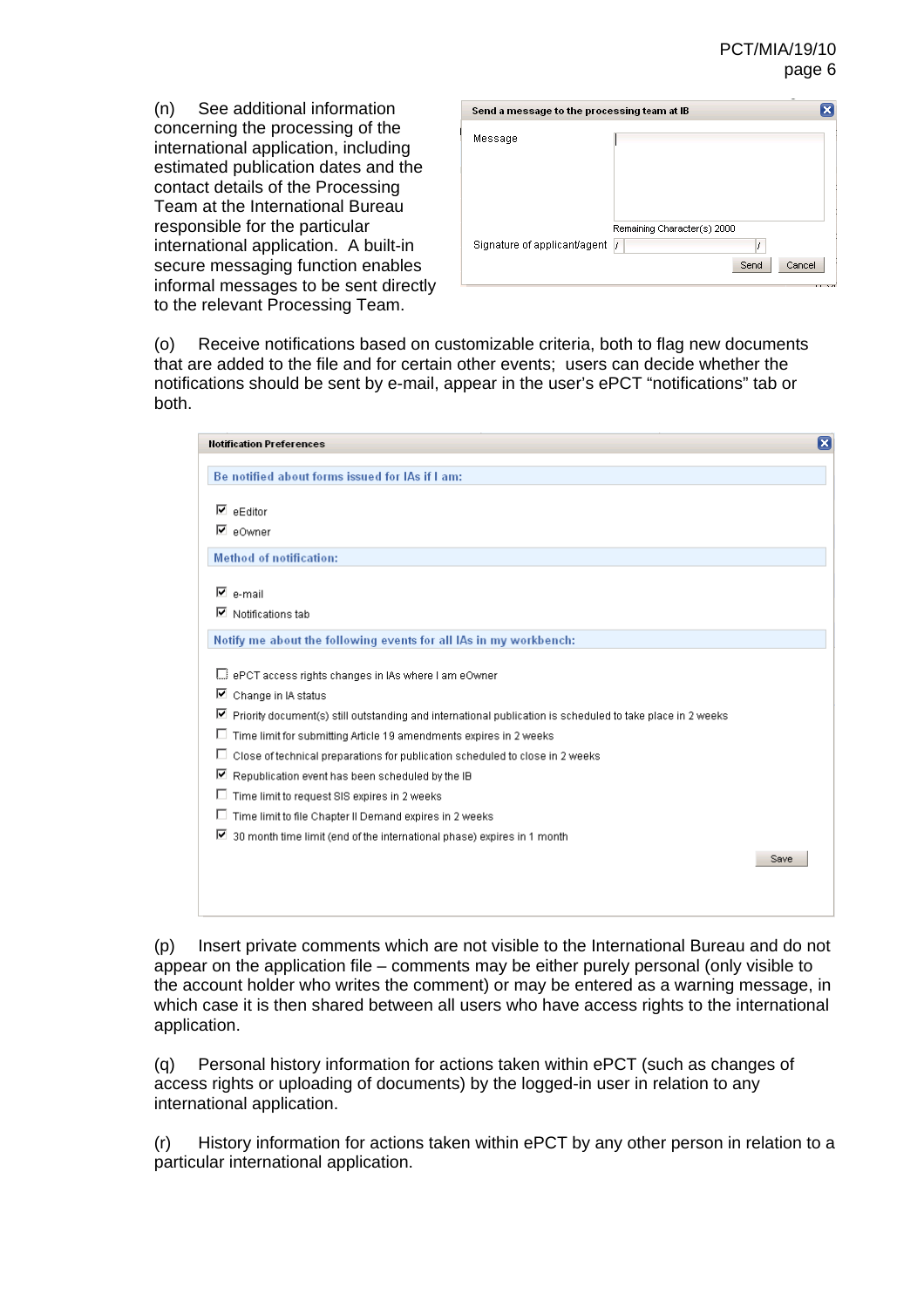#### **SCHEDULED IMPROVEMENTS TO APPLICANT SERVICES**

10. The following improvements to the ePCT applicant services are expected to be introduced in the coming months:

(a) Applicant "actions" which will allow applicants to take certain actions themselves and will eliminate to the extent possible the need to draft correspondence describing requested actions to be taken on their international applications – instead users can indicate the changes directly in the International Bureau's systems. This should make processing at the International Bureau quicker, more efficient and more accurate since there will be much less scope for misinterpretation of instructions and less need for transcribing information. Instead, in most such cases, the International Bureau will simply need to check that a request is valid and approve it. The first of such actions to be made available will initially include withdrawal of the international application, correction of priority claims and changes to persons, names and addresses under Rule 92*bis*, with further actions becoming available in subsequent releases of the ePCT system.

(b) "Filters" for long lists of international applications in the workbenches of applicants and agents who handle large numbers of international applications, such as to show all international applications filed by an applicant with a particular name (for example, "Smith"), international applications with priority documents outstanding, or international applications filed between specified dates.

(c) The ability, at the time of initial filing using PCT-SAFE, to specify a WIPO user account so that the account holder will automatically become the "eOwner" in ePCT and will be able to view the file of the international application online as soon as the International Bureau receives and starts to process it (almost immediately after filing in the case of international applications filed at the receiving Office of the International Bureau; as soon as the record copy is received in the case of international applications filed at other receiving Offices).

11. The International Bureau is also developing a web-based online filing component, which will be fully integrated with the system described above, so that access to a draft international application can be shared between several WIPO account holders in the same way as the access rights described above. When the international application is e-filed via this web-based online filing system, any pre-set access rights would remain and at the time of submission the international application would be attributed an international application number and simply move from the drafts section to become a filed application in the user's main workbench.

12. Initially, this arrangement will be limited to international applications filed at the receiving Office of the International Bureau, but proof of concept work shows that the arrangement can subsequently be extended to other receiving Offices in at least two different ways (subject to the relevant Offices wishing to do so and the arrangements meeting national security requirements in the States concerned):

(a) The International Bureau can operate a separate section of a server on behalf of a receiving Office. The Office could either access this server through a web interface (see paragraphs 15 and 16, below) or potentially by automated means should there be sufficient demand for a suitable machine interface to be developed. The receiving Office's "as-received" copy of the international application on this server would be visible to the applicant as a single common file shared also as the ePCT "file view" of the International Bureau as shown above but could, if so required by the receiving Office, initially be restricted only to viewing by the receiving Office and the applicant but not by the International Bureau, until the action equivalent to transmitting the record copy to the International Bureau is taken by the receiving Office.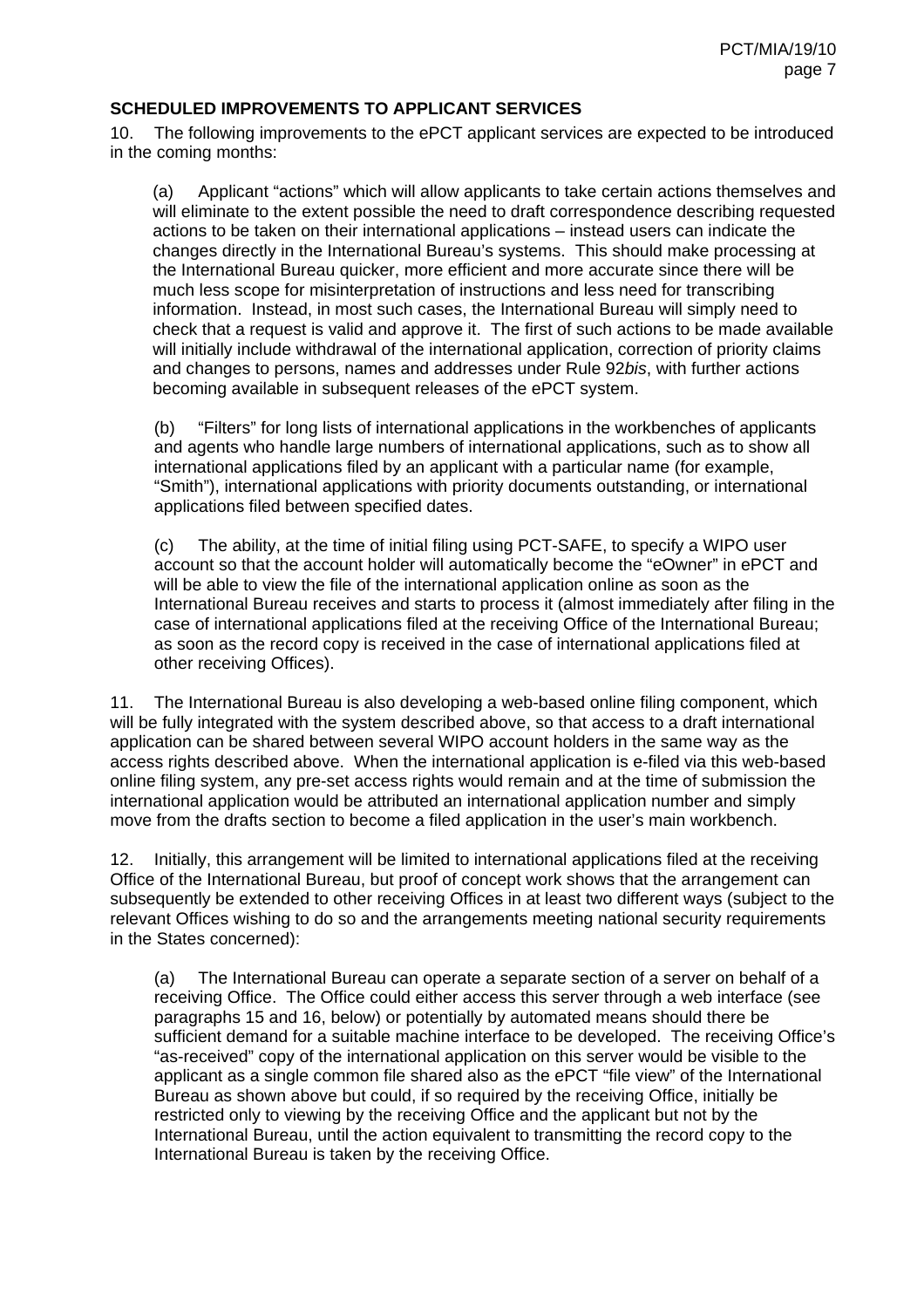(b) The International Bureau could send the newly filed application on behalf of the applicant to an existing e-filing server hosted directly by a receiving Office. This arrangement would be indistinguishable to the receiving Office from an international application filed using PCT-SAFE. In this case, subject to any additional work to share files between the receiving Office and the International Bureau, the applicant's view of the file through ePCT would normally be limited to the documents which had been filed and the filing receipt which had been returned by the receiving Office's server until the International Bureau received the record copy from the receiving Office. Moreover, the information available to the International Bureau's systems would be sufficient to match up the record copy with the user account which made the electronic filing and the eOwnership and eEditor rights which had been given to the draft application would similarly be retained in relation to the file of the international application in ePCT.

## **BROADER DEVELOPMENTS: "THE BIG PICTURE"**

13. The ultimate goal, bearing in mind the variety of different Offices involved and the paramount importance of security of confidential information and integrity of processing is to provide, to the extent possible:

(a) a consistent service and electronic interface for all applicants across the entire PCT system, irrespective of which Office happens to carry out a particular function;

(b) an efficient process for national Offices of all types and in all their different PCT roles; and

(c) a greater and more consistent supply of information in directly usable form to all interested parties (including applicants, Offices and, to the extent that the international applications have been published, third parties).

14. Applicants should be able to:

(a) log into ePCT securely;

(b) view the complete international application file, including documents at the receiving Office, International Bureau and all competent International Authorities;

(c) see the current processing status at each relevant Office, including requirements which remain outstanding and, ideally, estimates of when search reports and written opinions can be expected;

(d) communicate with any of those Offices through the same ePCT interface;

(e) make as many types of requests as possible directly in the system (in terms of bibliographic information, processing arrangements and changes to the application body alike), by providing information which can be used directly instead of having to write letters which need to be interpreted and the relevant information transcribed; and

(f) as far as possible, work and view information and documents in their own language.

15. Offices should:

(a) have immediate access to all documents and information that they need in formats which are useful to them (as far as possible, processable directly by machines as well as understandable by humans and for the information to be available in their own languages); and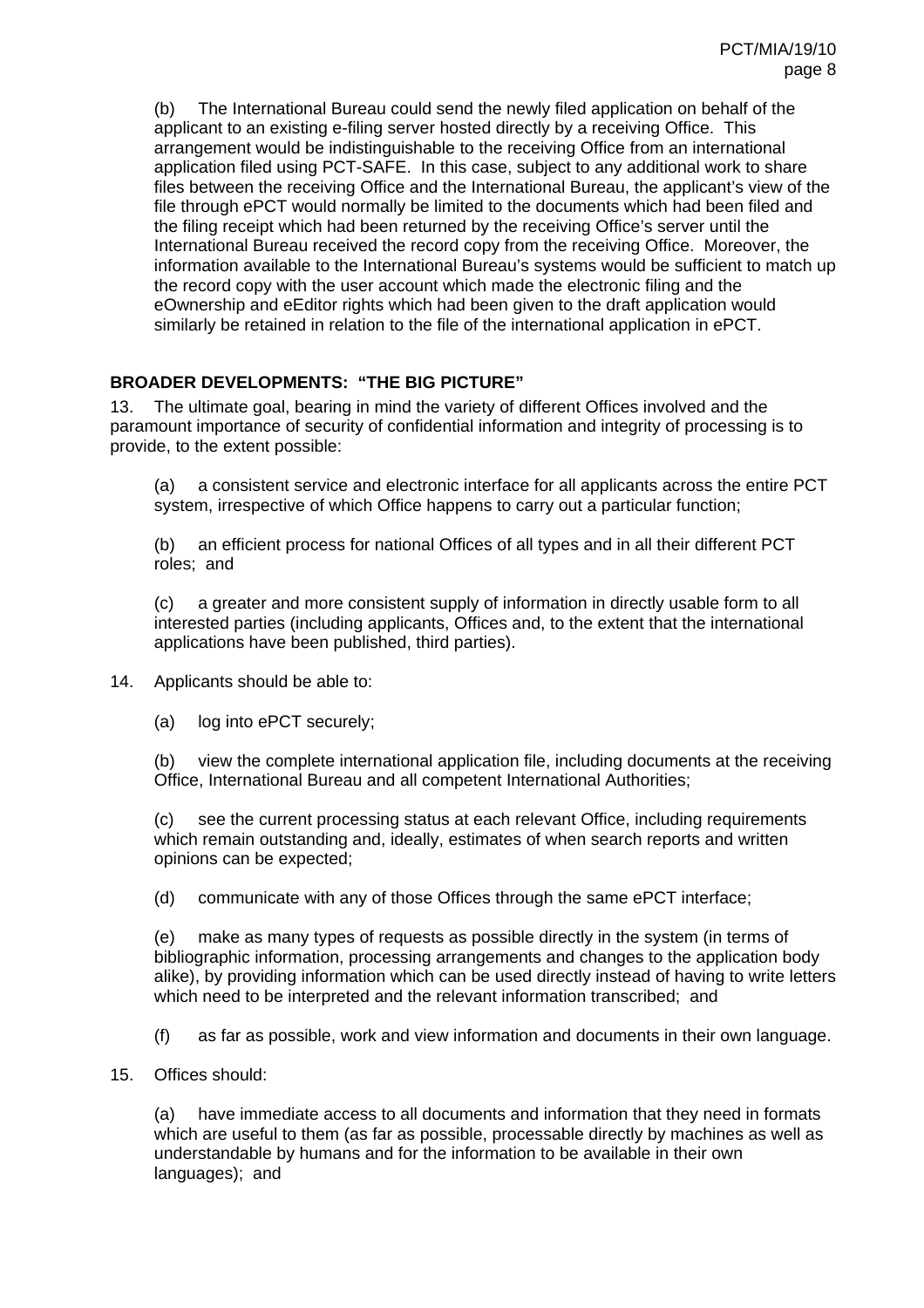(b) be able to communicate documents and information efficiently between one another so that the fact that the processing is physically distributed around the world does not result in unnecessary delays for the applicant or difficulties for Offices responsible for later stages of processing in meeting the expectations of the applicant.

16. To meet these requirements, it is desirable for the International Bureau's systems to have access to as much information as possible about the current state of processing in receiving Offices and International Authorities so as to be able to make this information available to the applicant and to other Offices that have a role in processing the international application, as required. Ideally, this would mean secure, real-time access to the files and information held by each Office, together with information being pushed whenever a significant change of processing status occurs within an Office. More realistically for the short to medium term, two main approaches are envisaged, which will also involve a number of sub-options to take into account the reality of the different needs and capacities of the various Offices involved:

(a) For Offices which have their own dedicated systems for their work as receiving Offices or International Authorities, the Offices should be encouraged to copy all significant documents to the International Bureau's files to allow the applicant to view it in ePCT. The International Bureau should provide any necessary improvements to the machine interfaces to its systems to ensure that these Offices are sent all useful information in a timely and usable fashion and are able to access the International Bureau's files on demand in relation to applications for which they are a competent receiving Office or International Authority.

(b) For Offices which do not currently have dedicated systems, the International Bureau intends initially to offer secure web-based access to its files and a document upload service, similar to the services currently available for applicants. As a next phase, it will offer to provide receiving Office functionality under a "SaaS" (Software as a Service) model. This service, in combination with the web-filing system referred to in paragraph 11, above, would allow any Office (subject to the arrangements meeting national security requirements in the State concerned) to allow its residents and nationals the option of electronic filing without the need to use the receiving Office of the International Bureau instead of the national receiving Office. Initially, the service available to receiving Offices would probably be largely limited to ensuring the receipt of international applications and according of filing dates; other functions would be gradually added until all functions of a receiving Office would be offered (noting that it would not be obligatory to use all of the functions – in particular, many Offices would need to use a separate financial system and in the International Bureau's system merely flag whether the relevant fees had been paid).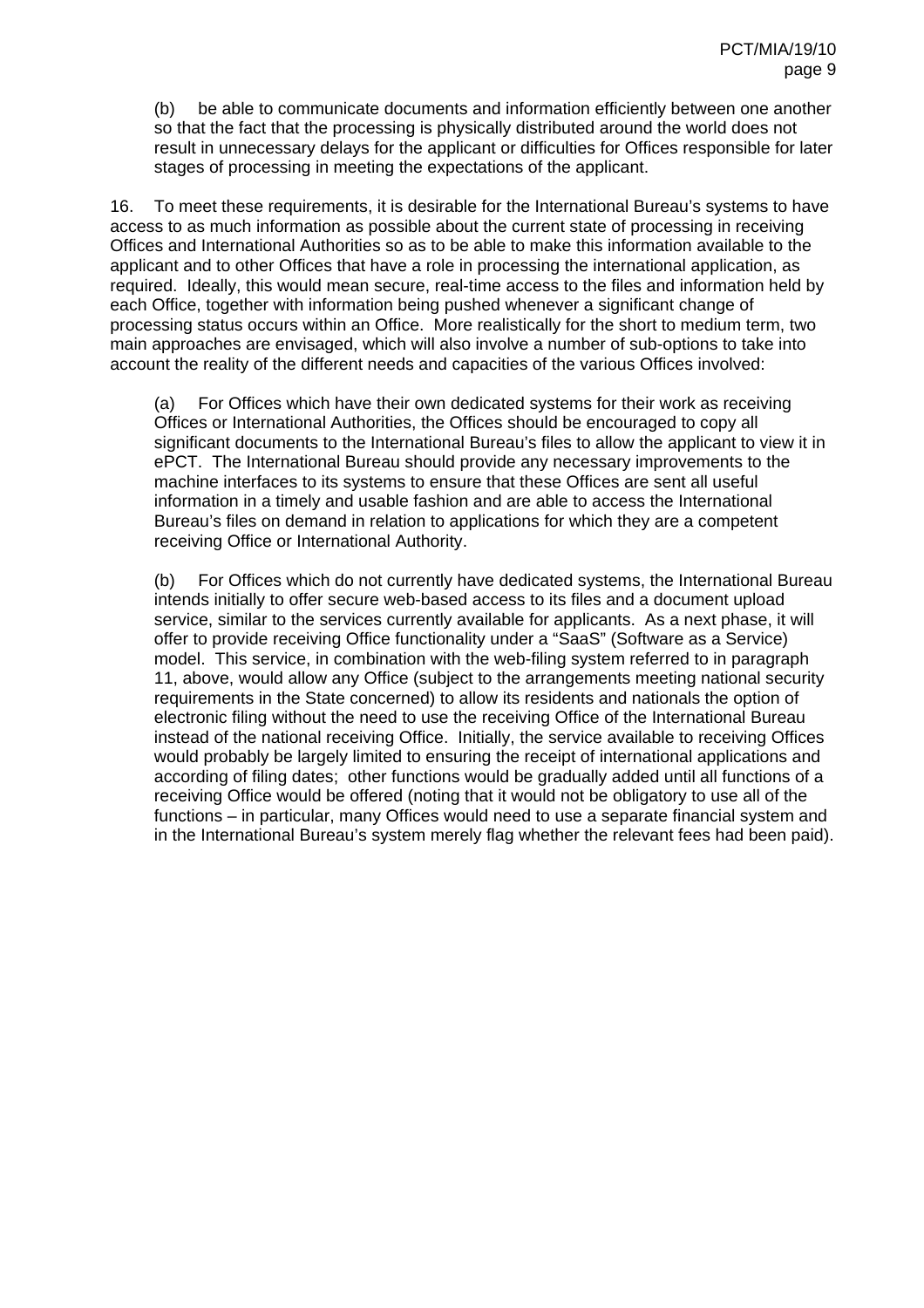*Outline of Systems Involved* 



17. Ideally, transmission of messages between different Offices would be carried out via the International Bureau's ePCT system. This would allow an Office to use a single channel of communication for all purposes (potentially including to applicants, to the extent that they agree to receive communications through ePCT and not on paper). It would also allow certain processing steps to be eliminated, such as notifications to the International Bureau that a search copy had been received by the International Searching Authority.

18. The benefits sought by the International Bureau from these improved communications are not limited to eliminating mailing delays and allowing the applicant to gain a complete file view from a single source. It is also desired to improve the *quality* of the data being passed. In particular, in developing the receiving Office functions referred to in paragraph 16(b), above, the International Bureau aims to provide a system which does not simply produce forms equivalent to those currently used for recording an action or pointing out a defect (though such forms may well be produced as a file record and a convenient way of expressing the information), but rather a system which records the meaning of an action in a way which allows the system to show more detailed processing information and pass it on to Offices and applicants in a way which can be understood by other systems and, potentially, can also allow the information to be displayed in any language of publication chosen by the reader. Similarly, Offices with their own automated systems are encouraged to supply documents and data in directly machine-readable formats.

19. The International Bureau does not currently have plans to provide hosted services for International Authorities since these Offices will generally have their own systems which may be closely integrated with their search systems, though simple file views and document upload services should be made available at the same time as those for receiving Offices. Analysis in this area is mainly focused on improving machine interfaces and data formats for communication between the systems of the International Bureau and the International Authorities. The most important areas are considered to be the transmission of international search reports, written opinions and international preliminary reports on patentability in a